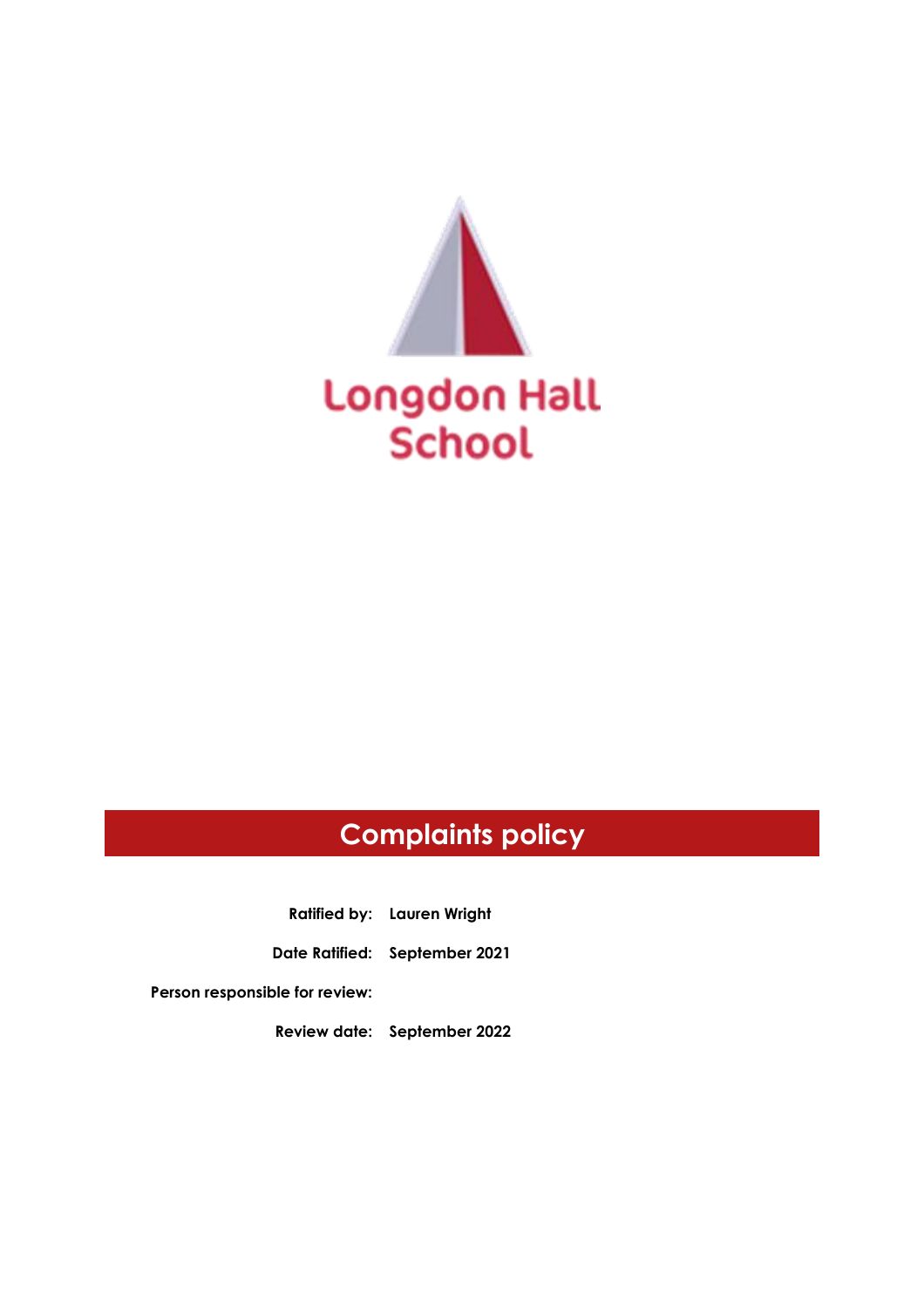## Contents

## <span id="page-1-0"></span>Introduction

This complaints procedure, as required by law in paragraph 33 [Part 7 of the Independent School Standards) and the number of complaints registered under the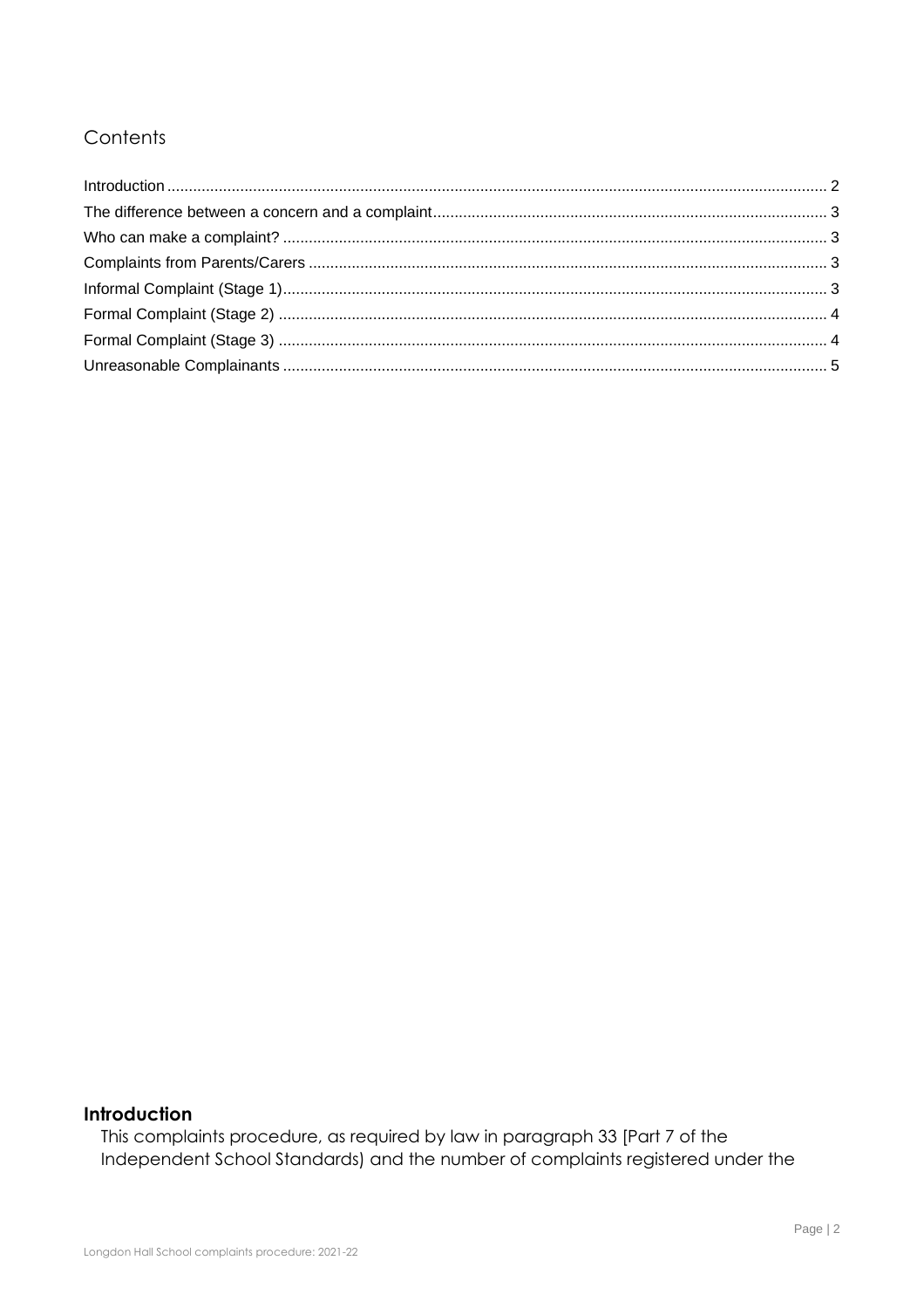formal procedure during the preceding school year will be made available on the school's website.

#### <span id="page-2-0"></span>**The difference between a concern and a complaint**

A 'concern' may be defined as 'an expression of worry or doubt over an issue considered to be important for which reassurances are sought'.

A complaint may be generally defined as 'an expression of dissatisfaction however made, about actions taken or a lack of action'.

It is in everyone's interest that complaints are resolved at the earliest possible stage. Many issues can be resolved informally (Stage 1), without the need to invoke formal procedures (Stages 2 & 3).

We take all concerns seriously and will make every effort to resolve any matter raised, as quickly as possible.

#### <span id="page-2-1"></span>**Who can make a complaint?**

Any person, including members of the general public, may make a complaint about any provision of facilities or services provided, unless separate statutory procedures apply (such as exclusions or admissions).

The complaints procedure does not apply to prospective pupils who have no right of complaint.

#### <span id="page-2-2"></span>**Complaints from Parents/Carers**

The procedures set out below only relate to complaints from parents of pupils, i.e. persons for whom education is being provided at the school. The process set out below does not cover complaints from parents of pupils who have left (except in cases where the complaints process was started when the pupil was still being educated at the school).

It is expected that complaints are made as soon as possible after an incident arises (although three months is generally considered to be an acceptable time frame in which to lodge a complaint). The procedures below will be followed in the event of a complaint being made by parents or carers against the school (complaints are not limited to parents or carers of children that are registered at the school).

#### <span id="page-2-3"></span>**Informal Complaint (Stage 1)**

If parents or carers have a complaint against the school they may initially wish to contact the school informally either by telephone, in writing or personally after making an appointment. The school will ask the complainant what they think might resolve the issue. The school will consider and resolve as quickly, and efficiently as possible the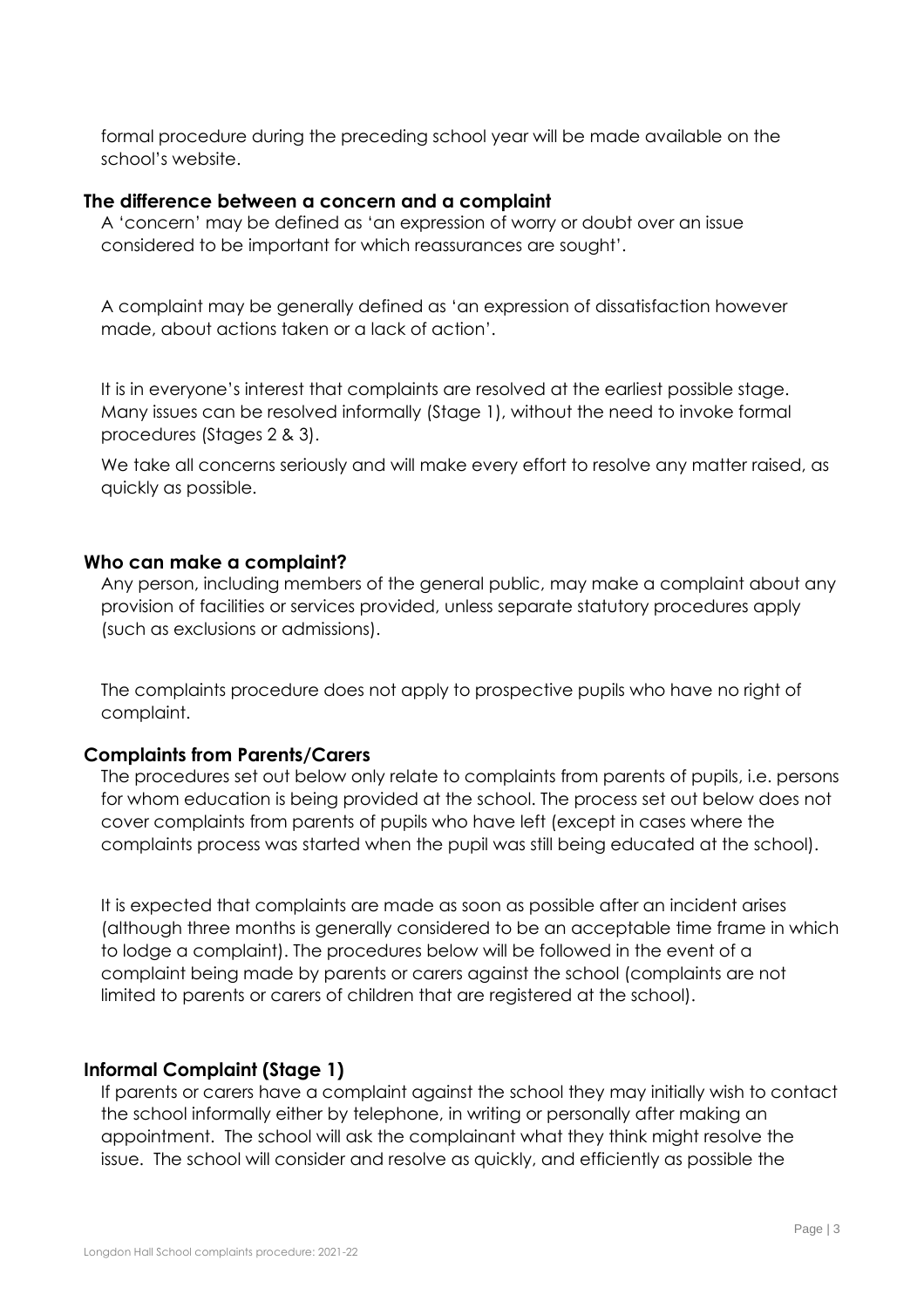complaint and will respond with the outcome within 10 days, (where further investigations are necessary that will exceed this time period, new time limits will be communicated with an explanation for the delay).

### <span id="page-3-0"></span>**Formal Complaint (Stage 2)**

If parents or carers are not satisfied with the response at Stage 1 they should write formally to the Acting Head of School, Charlotte Afzal

[charlotte.afzal@longdonparkschool.co.uk](mailto:charlotte.afzal@longdonparkschool.co.uk) The Head of School will investigate the complaint further and respond in writing within 10 days (where further investigations are necessary that will exceed this time period, new time limits will be communicated with an explanation for the delay). If the complaint is against the Head of School the complaint should be addressed to the School's Chair of Governors, also known as the Regional Director, Lynette Edwards [lynette.edwards@ofgl.uk](mailto:lynette.edwards@ofgl.uk) The Schools' Chair of Governors (Regional Director) will investigate and respond within 20 days. If the complaint is about the Chair of Governors a suitably skilled staff member will be appointed to investigate and respond.

### <span id="page-3-1"></span>**Formal Complaint (Stage 3)**

- 1. If the parents or carers are still not satisfied with the response at Stage 2 they should inform the School's Chair of Governors (Regional Director) who will arrange a panel to hear the complaint.
- 2. The panel will comprise three people not directly involved in the matters detailed in the complaint. At least one member of the panel will be independent of the running and management of the school (The member should not only be outside the school's workforce, and not a member of governing body/proprietorial body, but also should not be otherwise involved with the management of the school).
- 3. The date of the panel meeting will take into account the availability of the parents or carers as well as the school and will take place within 30 days.
- 4. Parents or carers will be invited to bring with them another person or persons to support them at the panel hearing if they wish. (The panel hearing does not confer a right on a parent to have a legal representative to make representations on their behalf at the hearing).
- 5. The panel will hear the complaint and will hear the outcome of the school's investigations and its response to these. The panel will then make findings and recommendations which will be communicated in writing within 10 days of the conclusion of the hearing to the Proprietor, Regional Director, the Head of School, the parent or carer and, where appropriate, the person complained about.
- 6. If a parent does not exercise the right to attend a panel hearing, the panel will meet in line with this policy. The school's arrangements for the panel hearing will be reasonable in order to facilitate the parent(s) exercising the right of attendance.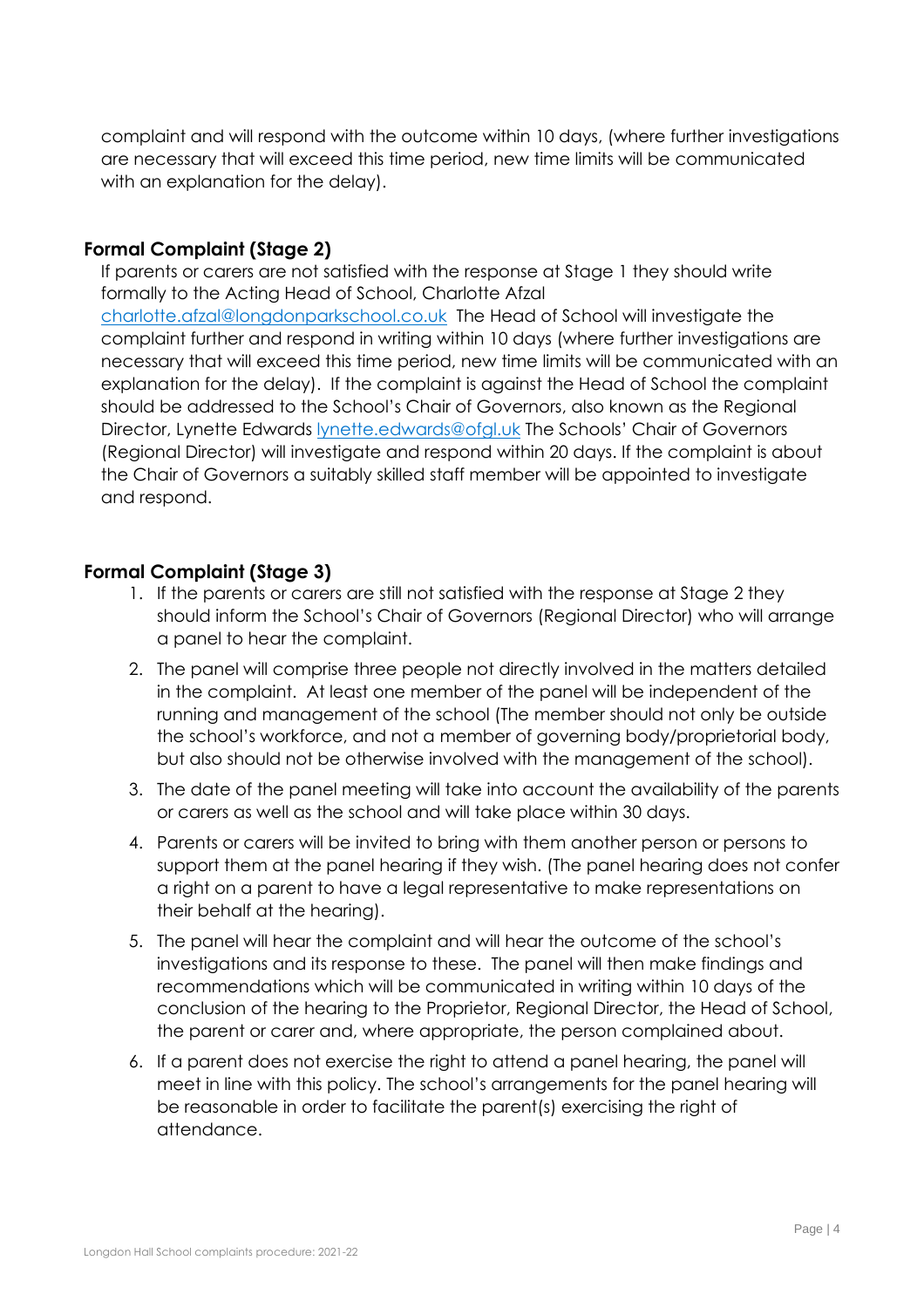- 7. A written record of all complaints and their resolution, whether they proceeded to a panel hearing or not, will be kept on the school premises by the Head of School (Equality Act 2010) and made available to the Proprietor and Ofsted inspectors on request. The school will record the progress of the complaint and the final outcome. These records and any correspondence relating to a complaint will remain confidential, except where the Secretary of State or a body conducting an inspection under section 163 of the Education Act 2002 requests access to the records.
- 8. The number of complaints registered under the formal procedure during the preceding school year will be published on the school website.

#### <span id="page-4-0"></span>**Unreasonable Complainants**

The school is committed to dealing with all complaints fairly and impartially, and to providing a high quality service to those who complain. We will not normally limit the contact complainants have with the school. However, we do not expect our staff to tolerate unacceptable behaviour and will take action to protect staff from that behaviour, including that which is abusive, offensive or threatening.

The school defines unreasonable complainants as 'those who, because of the frequency or nature of their contacts with the school, hinder our consideration of their or other people's complaints'.

A complaint may be regarded as unreasonable when the person making the complaint:

- refuses to articulate their complaint or specify the grounds of a complaint or the outcomes sought by raising the complaint, despite offers of assistance;
- refuses to co-operate with the complaints investigation process while still wishing their complaint to be resolved;
- refuses to accept that certain issues are not within the scope of a complaints procedure;
- insists on the complaint being dealt with in ways which are incompatible with the adopted complaints procedure or with good practice;
- introduces trivial or irrelevant information which the complainant expects to be taken into account and commented on, or raises large numbers of detailed but unimportant questions, and insists they are fully answered, often immediately and to their own timescales;
- makes unjustified complaints about staff who are trying to deal with the issues, and seeks to have them replaced;
- changes the basis of the complaint as the investigation proceeds;
- repeatedly makes the same complaint (despite previous investigations or responses concluding that the complaint is groundless or has been addressed);
- refuses to accept the findings of the investigation into that complaint where the school's complaint procedure has been fully and properly implemented and completed including referral to the Department for Education;
- seeks an unrealistic outcome;